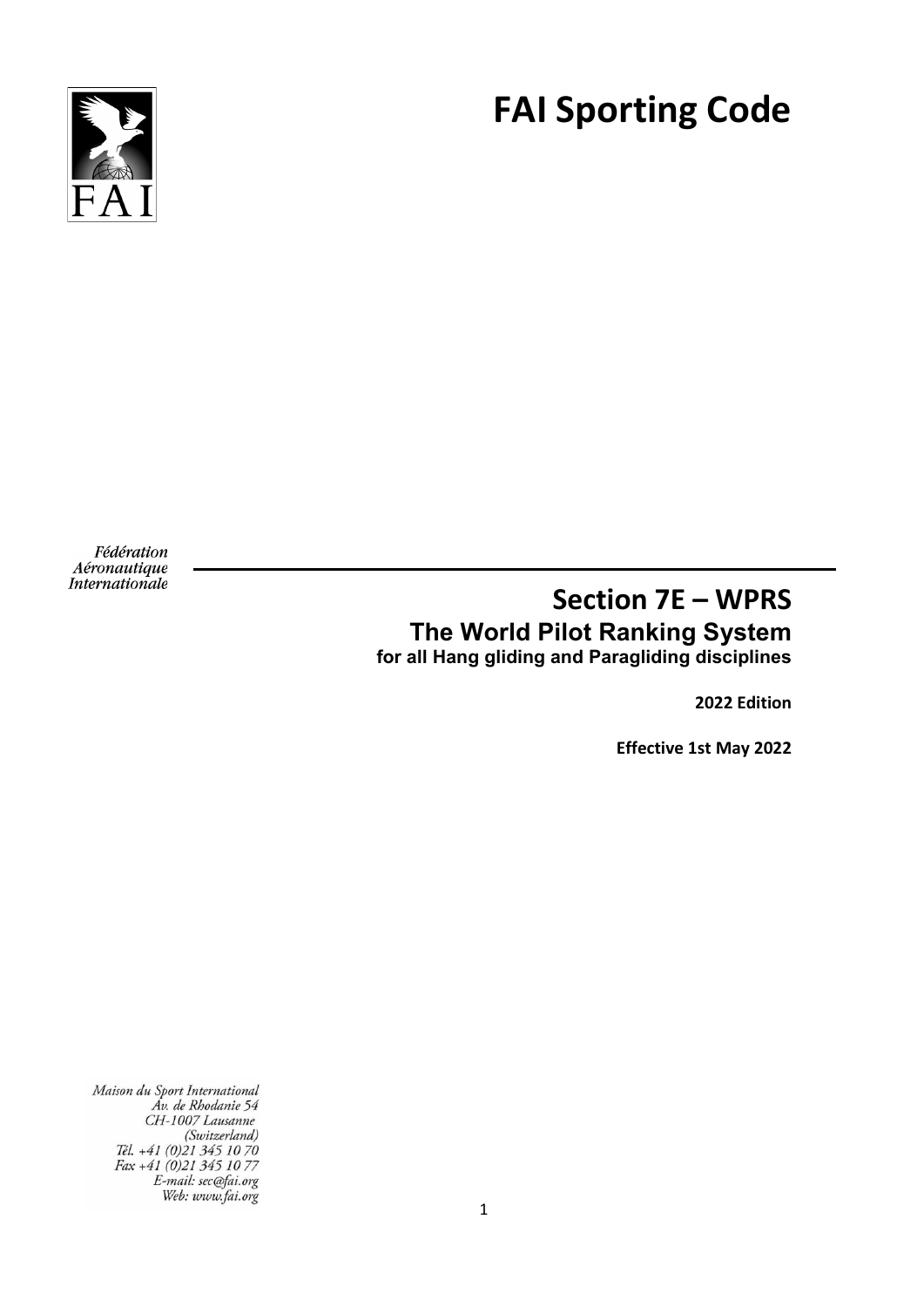#### **FEDERATION AERONAUTIQUE INTERNATIONALE MSI - Avenue de Rhodanie 54 – CH-1007 Lausanne – Switzerland**

Copyright 2022

All rights reserved. Copyright in this document is owned by the Fédération Aéronautique Internationale (FAI). Any person acting on behalf of the FAI or one of its Members is hereby authorised to copy, print, and distribute this document, subject to the following conditions:

- 1. The document may be used for information only and may not be exploited for commercial purposes.
- 2. Any copy of this document or portion thereof must include this copyright notice.

3. Regulations applicable to air law, air traffic and control in the respective countries are reserved in any event. They must be observed and, where applicable, take precedence over any sport regulations

Note that any product, process or technology described in the document may be the subject of other Intellectual Property rights reserved by the Fédération Aéronautique Internationale or other entities and is not licensed hereunder.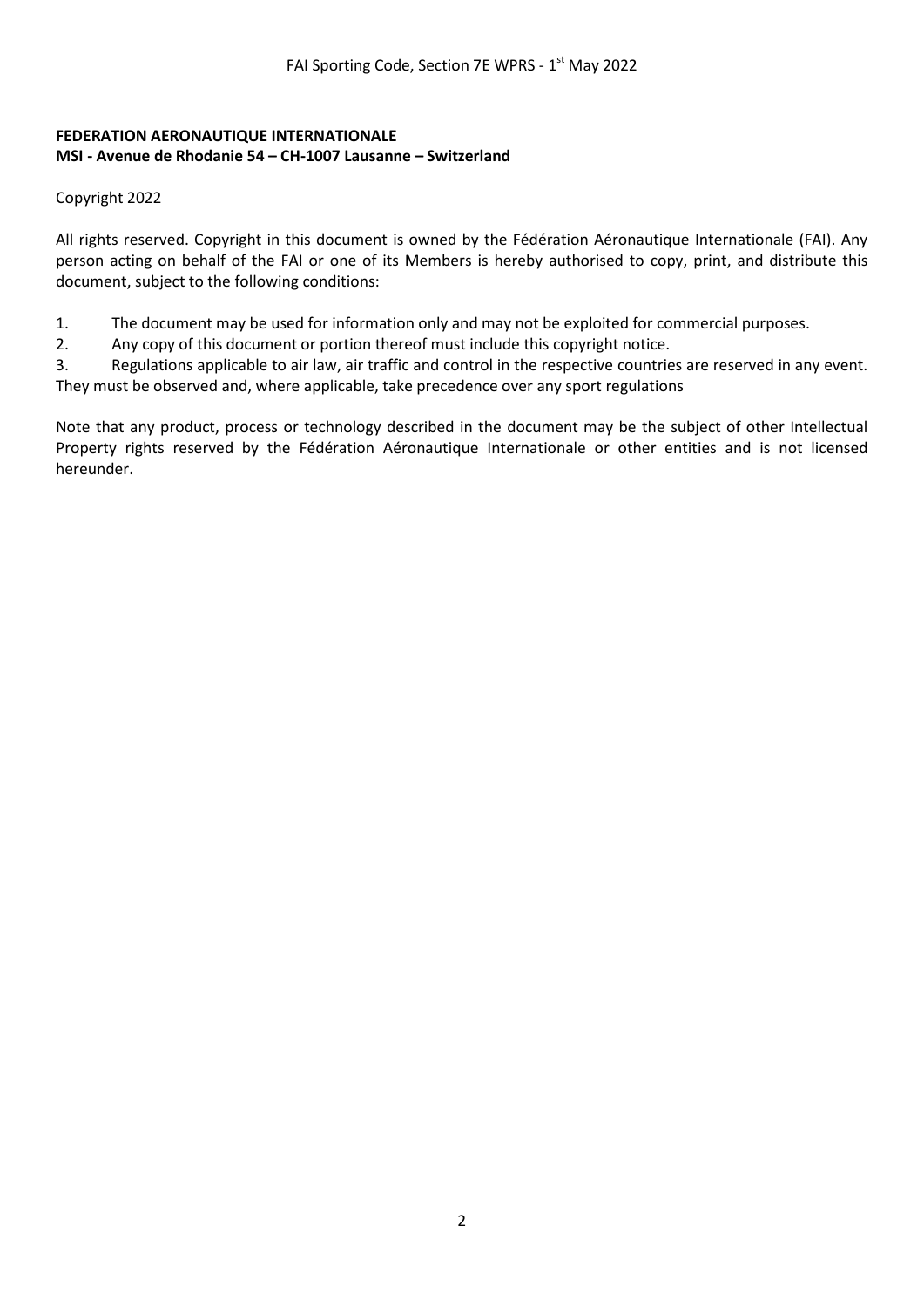#### **RIGHTS TO FAI INTERNATIONAL SPORTING EVENTS**

All international sporting events organised wholly or partly under the rules of the Fédération Aéronautique Internationale (FAI) Sporting Code<sup>[1](#page-2-0)</sup> are termed *FAI International Sporting Events*<sup>2</sup>. Under the FAI Statutes<sup>[3](#page-2-2)</sup>, FAI owns and controls all rights relating to FAI International Sporting Events. FAI Members<sup>4</sup> shall, within their national territorie[s5,](#page-2-4) enforce FAI ownership of FAI International Sporting Events and require them to be registered in the FAI Sporting Calendar<sup>6</sup>.

An event organiser who wishes to exploit rights to any commercial activity at such events shall seek prior agreement with FAI. The rights owned by FAI which may, by agreement, be transferred to event organisers include, but are not limited to advertising at or for FAI events, use of the event name or logo for merchandising purposes and use of any sound, image, program and/or data, whether recorded electronically or otherwise or transmitted in real time. This includes specifically all rights to the use of any material, electronic or other, including software, that forms part of any method or system for judging, scoring, performance evaluation or information utilised in any FAI International Sporting Event<sup>7</sup>.

Each FAI Air Sport Commission[8](#page-2-7) may negotiate agreements, with FAI Members or other entities authorised by the appropriate FAI Member, for the transfer of all or parts of the rights to any FAI International Sporting Event (except World Air Games events<sup>[9](#page-2-8)</sup>) in the discipline<sup>[10](#page-2-9)</sup>, for which it is responsible<sup>[11](#page-2-10)</sup> or waive the rights. Any such agreement or waiver, after approval by the appropriate Air Sport Commission President, shall be signed by FAI Officers<sup>[12](#page-2-11)</sup>.

Any person or legal entity that accepts responsibility for organising an FAI Sporting Event, whether or not by written agreement, in doing so also accepts the proprietary rights of FAI as stated above. Where no transfer of rights has been agreed in writing, FAI shall retain all rights to the event. Regardless of any agreement or transfer of rights, FAI shall have, free of charge for its own archival and/or promotional use, full access to any sound and/or visual images of any FAI Sporting Event. The FAI also reserves the right to arrange at its own expense for any and all parts of any event to be recorded.

<span id="page-2-11"></span><span id="page-2-10"></span><span id="page-2-9"></span><span id="page-2-8"></span><span id="page-2-7"></span><span id="page-2-6"></span><span id="page-2-5"></span><span id="page-2-4"></span><span id="page-2-3"></span><span id="page-2-2"></span><span id="page-2-1"></span><span id="page-2-0"></span>

| $\mathbf{1}$ | FAI Statutes,                    | Chapter 1, | para. 1.6                          |            |
|--------------|----------------------------------|------------|------------------------------------|------------|
| 2            | FAI Sporting Code, Gen. Section, |            | Chapter 4,                         | para 4.1.2 |
| 3            | FAI Statutes,                    | Chapter 1, | para 1.8.1                         |            |
| 4            | FAI Statutes,                    | Chapter 2, | para 2.1.1; 2.4.2; 2.5.2 and 2.7.2 |            |
| 5            | FAI By-Laws,                     | Chapter 1, | para 1.2.1                         |            |
| 6            | FAI Statutes,                    | Chapter 2, | para 2.4.2.2.5                     |            |
| 7            | FAI By-Laws,                     | Chapter 1, | paras 1.2.2 to 1.2.5               |            |
| 8            | FAI Statutes,                    | Chapter 5, | paras 5.1.1, 5.2, 5.2.3 and 52.3.3 |            |
| 9            | FAI Sporting Code, Gen. Section, |            | Chapter $_4$ ,                     | para 4.1.5 |
| 10           | FAI Sporting Code, Gen. Section, |            | Chapter $2$ ,                      | para 2.2.  |
| 11           | <b>FAI Statutes,</b>             | Chapter 5, | para 5.2.3.3.7                     |            |
| 12           | FAI Statutes,                    | Chapter 6, | para 6.1.2.1.3                     |            |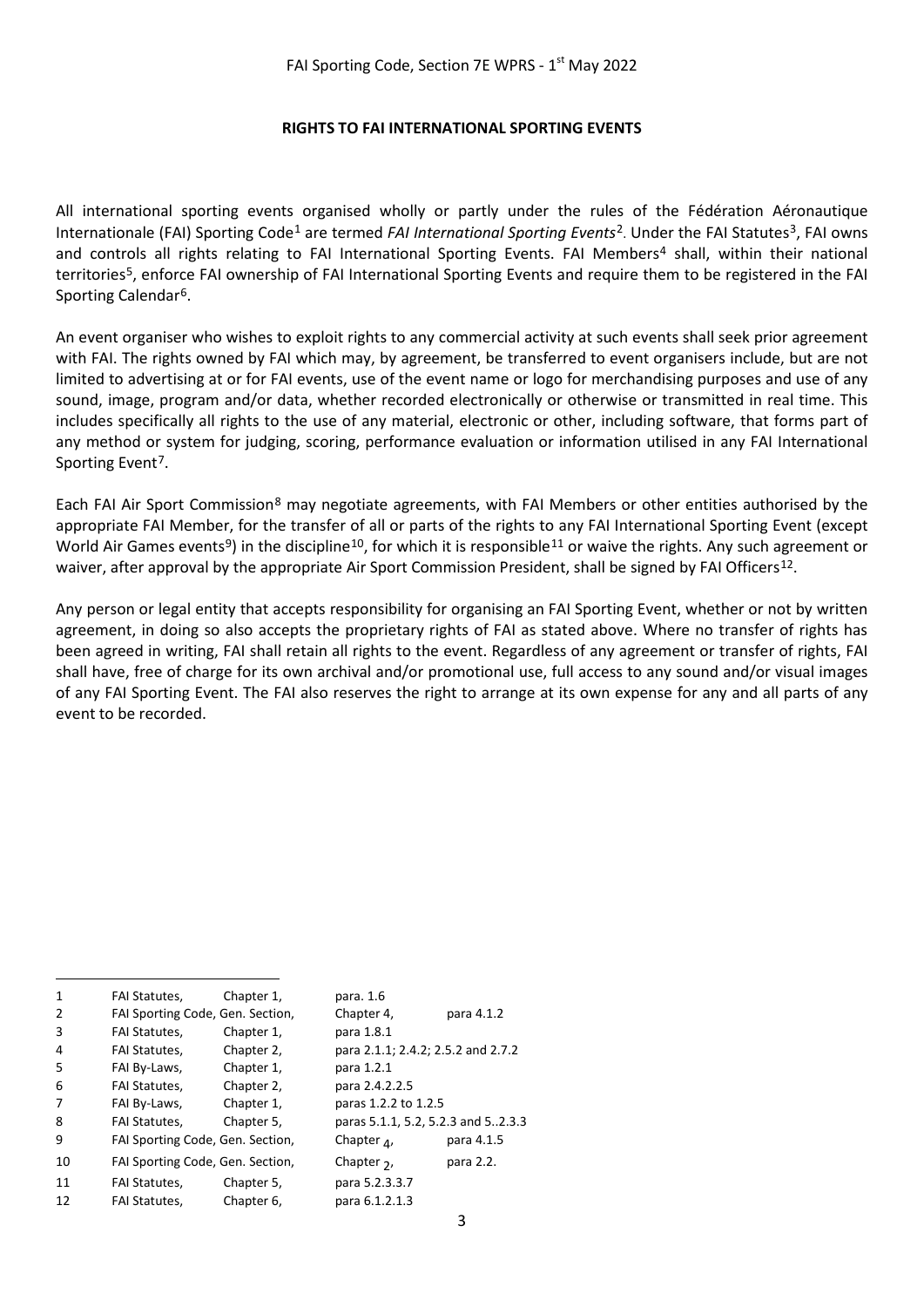#### **Editors Note:**

This version of the WPRS formula was accepted at the CIVL Plenary meeting in Austria 2009 and corrected in April 2018 with all the decisions taken in 2009 - 2018.

The formula is used for all disciplines in both Hang gliding and Paragliding.

There are some differences between classes, like minimum number of tasks and competitors and number of tasks required for full value of the competition.

The main aim of the WPRS is to rank pilots around the world in a fair manner, so the rankings will show the strength of each individual pilot, based on the competitions in which they have participated.

This version of the formula took effect from March 1st 2009. All rankings from that date use the new formulas and show the competitions in the last 3 years recalculated using the new formula.

Older rankings are unchanged in the WPRS system.

The pilot (participant) points are based on the sum of 4 best competitions in the last 3 years with time devaluation (Td) as it has been. Time devaluation is important in the formula because the value of the competition should decrease over time, otherwise we would have an "all time best in last 3 years" ranking instead of a current ranking. The rankings are for each class and discipline of hang- and paraglider competitions.

A pilot can be ranked in any of the rankings based on his participation in sanctioned competitions.

On following pages, the formula is described in detail.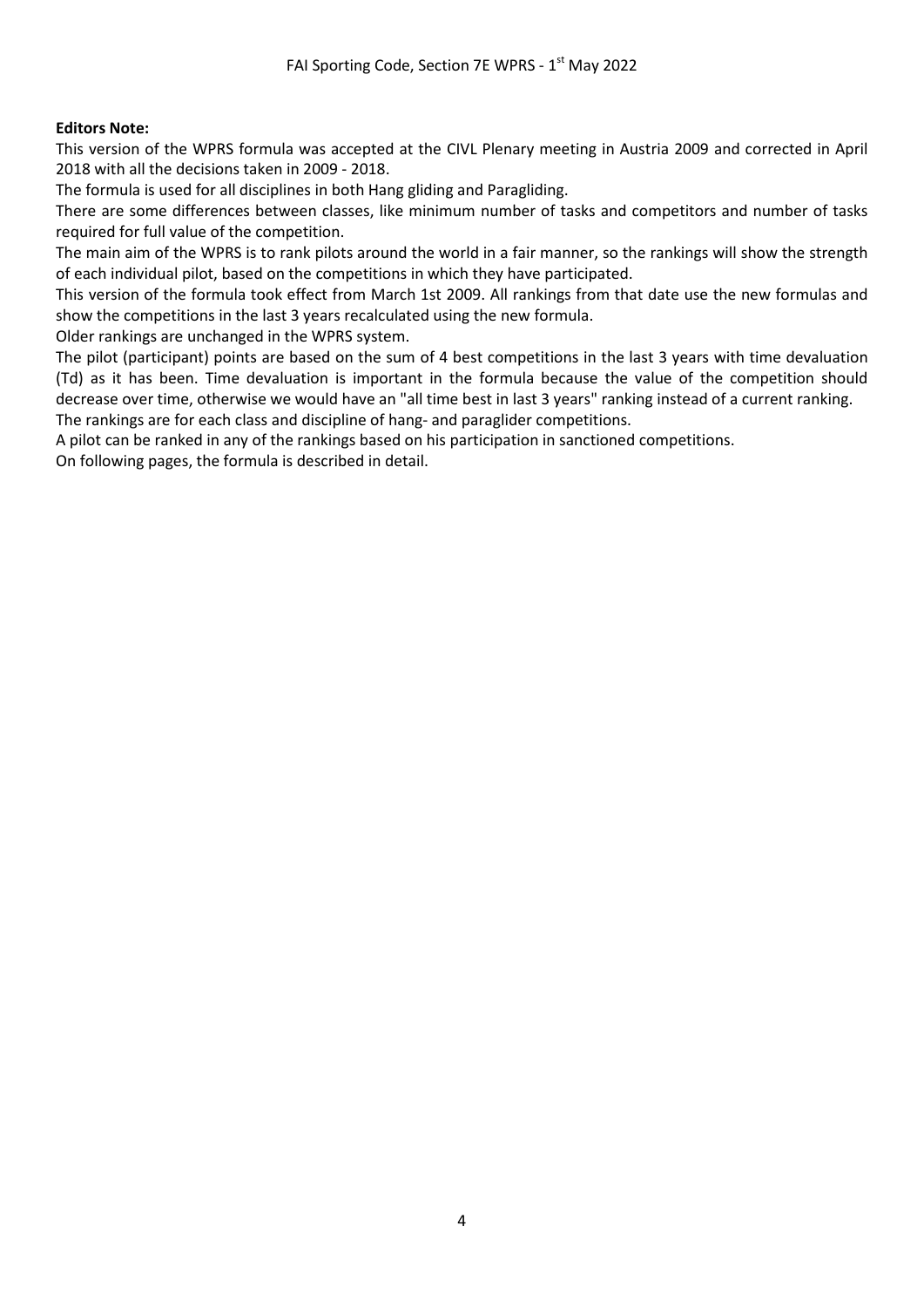# **1 More detailed explanation of the WPRS formula**

#### *Factors to consider:*

#### 1. Position ranking (**Pp**):

The value of a participant's effort in a competition relative to the other participants in the same competition. This is calculated from the actual total scores from the competition (GAP or other scoring formula).

#### 2. Competition ranking (**Pq, Pn, Ta**):

The value of the competition relative to other competitions in the same ranking (using the competitions in the last ranking prior to the competition as benchmark). It is obligatory to use GAP scoring formula for Hang gliding XC because it is required for **Ta** calculation.

3. Time devaluation (**Td**):

The value of the competition should decrease over time, otherwise we would have a "all time best" ranking instead of a current ranking.

4. The number of results that should count for a participant in the ranking. It is sum of the points of 4 best competitions in the last 3 years.

# **2 The actual WPRS formula:**

#### **WPR = Pp\*Pq\*Pn\*Ta\*Td**

To make the points more readable it is multiplied by 100 and round to 1 decimal.

#### **WPR = round(Pp\*Pq\*Pn\*Ta\*Td\*100, 1)**

The participant's place in a given ranking (at a ranking date) is decided by the sum of the top 4 results in the last 3 years.

The **competition ranking factor** is based on **real differences** in the number of top-ranked pilots participating and the number of pilots participating in the competition relative to the number of pilots in the ranking and in the average competition for the given ranking.

# *2.1 Pilot Points (Pp)*

The value of a person's effort in a competition relative to the other participants is calculated as a curve.

The curve is using the Pq so in competition with high ranked pilots the curve is fairly steep, but in competitions with lower ranked pilots it gets close to be straight line.

Pq has the value of 0.2 to 1.0 based on the rankings of the pilots in the competition.

As the formula uses Pq as power creating a curve and Pq varies, the curve varies.

So the formula use the maximum value comparing the value based on the actual Pq and if this was the highest valued competition with Pq = 1.0.

#### **Pp=max( Pplacing^(1+Pq), Pplacing^2)**

where Pplacing is (last place - pilot place+1)/ last place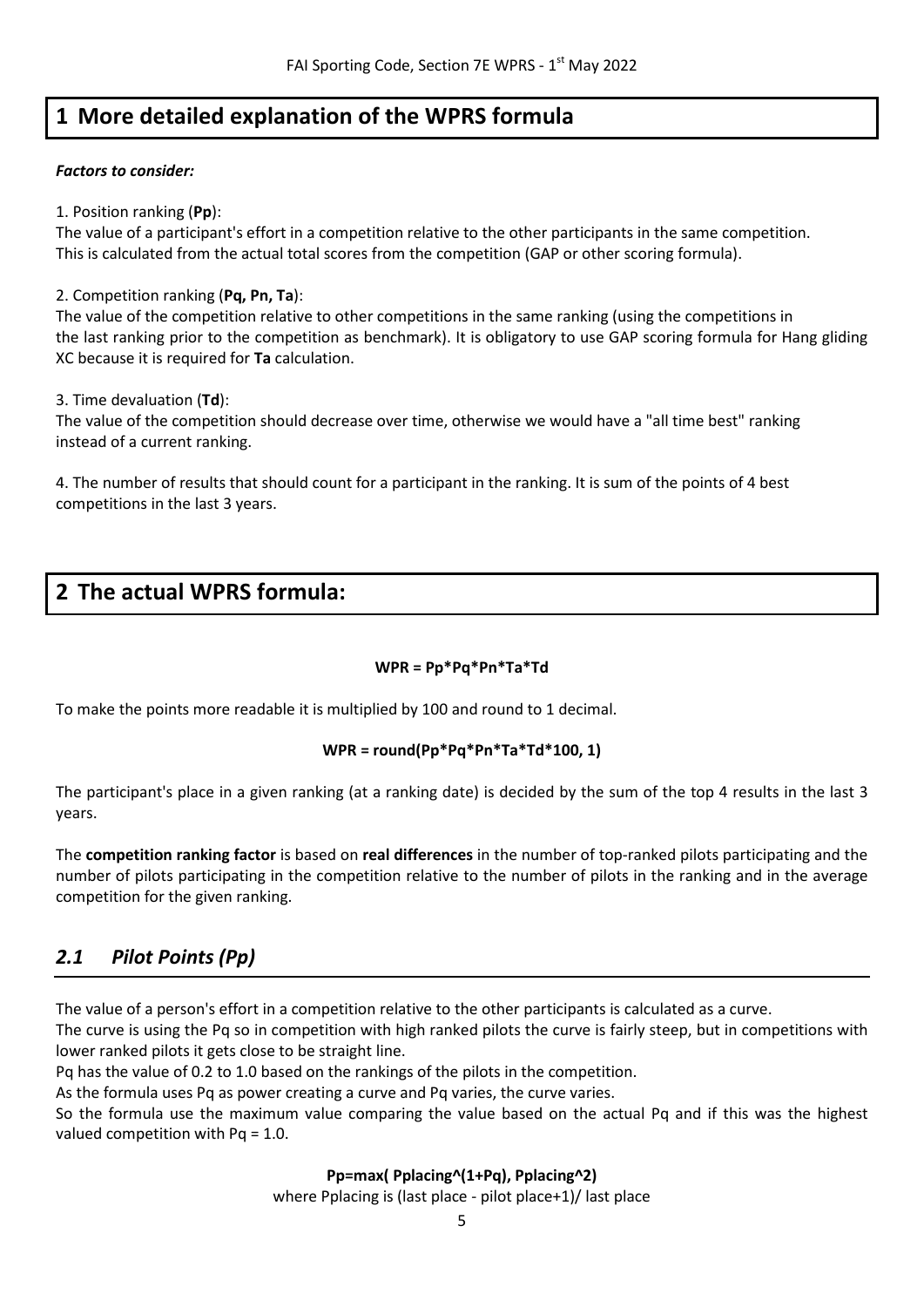## *2.2 Competition ranking (Pq, Pn, Ta)*

In a perfect competition with all the top pilots participating the competition ranking should be 1.0.

So, what to do with all those other competitions? Winning a competition with only beginner pilots or a competition with only one participant should give a competition ranking close to 0.0.

We use three factors in the WPRS formula to measure the value of a competition:

1. The quality of the participants (**Pq**).

2. The number of participants compared to other competitions in same ranking (**Pn**).

3. The success of the competition (**Ta**).

#### **Pq\*Pn\*Ta**

## *2.3 Participant quality (Pq)*

Presumption: A competition with maximum quality of participants would be a competition where all the top ranked pilots participated.

#### **For Paragliding XC, Aerobatics, Hang gliding**

To find **Pq** we use the last ranking prior to the competition and find the sum of ranking-points for the top 1/2 ranked pilots that are entered in the competition. Then we find the sum of ranking-points as if those pilots would have been the top ranked pilots of the world. This gives us 1.0 if the top ranked pilots had actually entered and 0.0 if no ranked pilots are entered.

To avoid **Pq** = 0 for comps with no ranked pilots set a lower limit of 0.2.

#### **Pq = Pq\_srp / Pq\_srtp \* (1 - Pq\_min) + Pq\_min**

**Pq** srp = "sum ranking-points of the top 1/2 ranked participants"

**Pq\_srtp** = "sum ranking-points if they had been the top-ranked pilots of the world"

**Pq\_min** = "minimum Pq"

Virtually no competition will get Pq = 1.0. Top competitions may get between 0.7 and 0.8 and there will be a difference between these.

#### **For Paragliding Accuracy**

We calculate this parameter within the same number of pilots (first  $\frac{1}{2}$ ) but limited to 30. Pq\_srp = "sum ranking points of the top 1/2, max 30, ranked participants"

## *2.4 Number of participants (Pn)*

**Pn =** square root ( "number of participants" / "avg. number of participants in competitions last 12 months" ) if (**Pn** > Pn\_max) **Pn** = Pn\_max

**Pn\_max** = 1.2, saying that a competition with slightly more than average number of participants is a good benchmark.

Looking at WPRS data on 01.01.2007 the average number of pilots in PG XC competitions is 69 pilots. In HG class 1 the average number of pilots in competitions at that date is 43 pilots.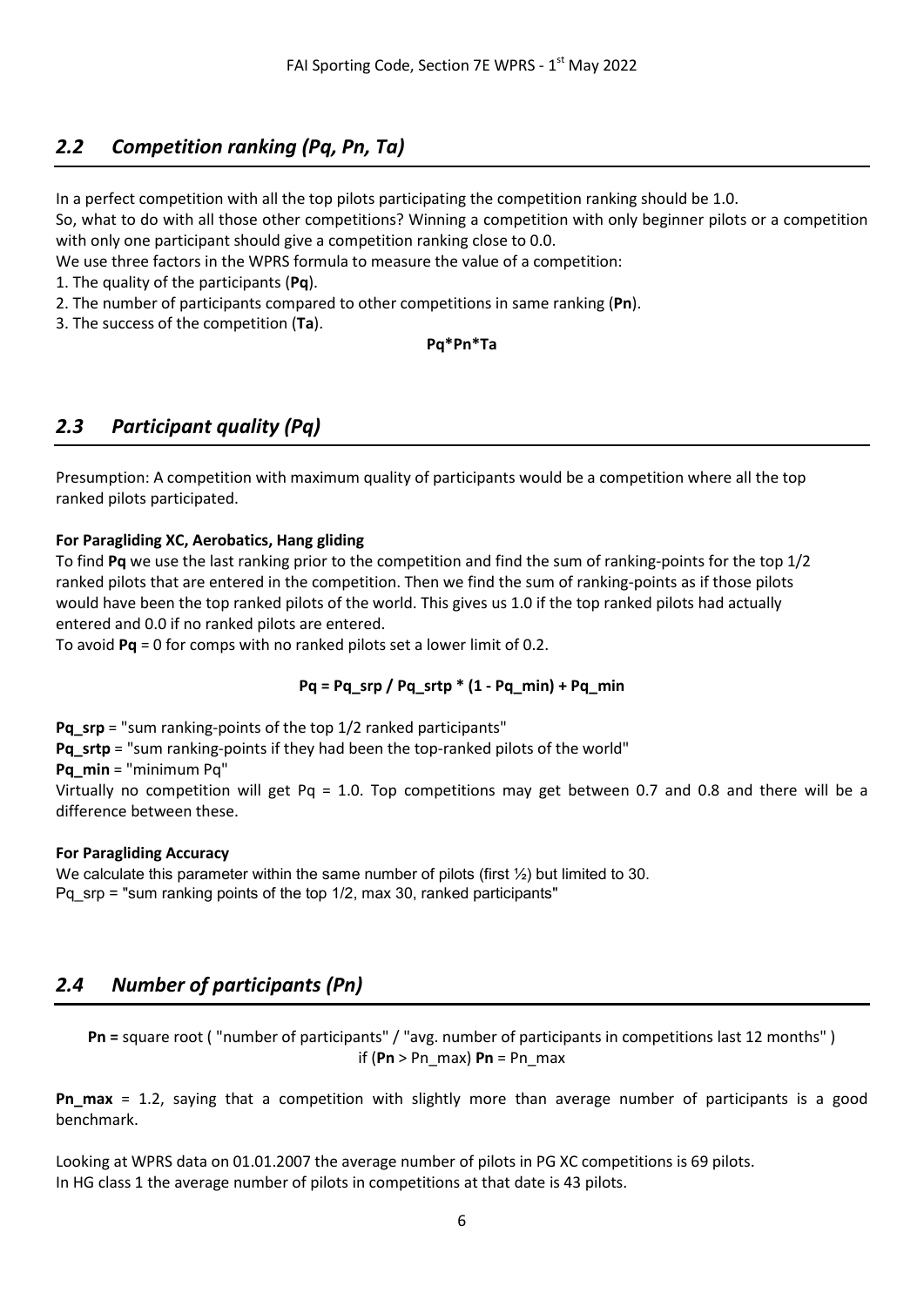This formula handles the issue of **Pn** on the average in competitions for each discipline. It will also take into account change of average number of participants in competitions, like increasing interest in Paragliding Accuracy and Paragliding Aerobatics. For aerobatics the number of pilots is based on the average number of pilots in syncro and solo as if it is separate competitions.

No formula change is needed if the average numbers of pilots change in the next years.

## *2.5 Success (Ta)*

One last thing one may consider is the success of the competition (**Ta**), i.e. was it a fair competition. There are many ways to measure this, none is very objective or accurate.

As competitions in paragliding mostly involve a number of tasks we tend to use this as a measure of success.

**Ta** values for Paragliding XC, Aerobatics:

2.5.1 1 task: 0.5 2 tasks: 0.8 3 tasks: 1.0

2.5.2 **Ta** values for Paragliding Accuracy

| Number of rounds | Ta value |  |
|------------------|----------|--|
| 1                | 0.50     |  |
| 2                | 0.60     |  |
| 3                | 0.70     |  |
| 4                | 0.75     |  |
| 5                | 0.80     |  |
| 6                | 0.84     |  |
| 7                | 0.87     |  |
| 8                | 0.90     |  |
| 9                | 0.93     |  |
| 10               | 0.96     |  |
| 11               | 0.98     |  |
| 12               | 1.00     |  |

Application of this coefficient means that a Paragliding competition has full value if there are 3 valid tasks, but a Hang gliding competition has only full value if there are 6 or more tasks.

For hang gliding, it is recognised that competition success is not dependent solely on the number of tasks, but rather on the sum of the quality of all tasks (TQ or 'total quality').

The only consistent way we currently have to assess task quality, is the number of points available for a task, calculated by the GAP formula, therefore Cat 1 & Cat2 competitions are now required to use GAP if they intend to be listed in WPRS.